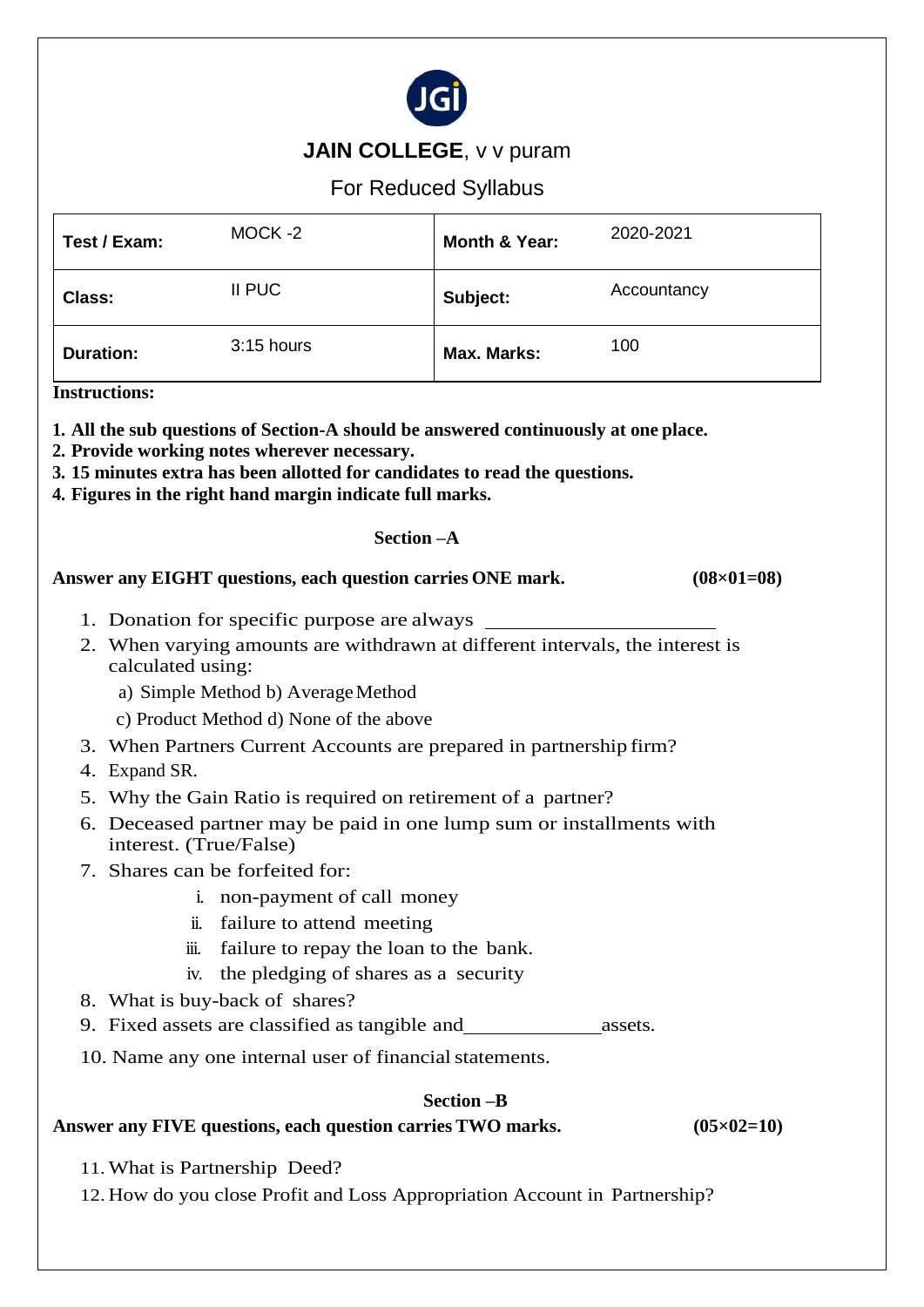13.What is Dissolution of Partnership?

14. Give the journal entry for transferring an asset to Realization

Account. 15. What is 'Prospectus'?

16.What is forfeiture of shares?

17. How will you disclose the following items in the Balance Sheet of a Company?

a. Loose Tools B) Proposed dividends.

18.State any two differences between current liabilities and non-current liabilities.

### Section  $-C$

### **Answer any FOUR questions, each question carries SIX marks. (04×06=24)**

19. Arun & Varun are the partners sharing profits & losses in the ratio of 2: 1. Their opening capital being ₹ 80,000 & ₹ 50,000 respectively. They earned a profit of

₹20,000 before allowing the following:

- a) Interest on capital@ 8% p.a.
- b) Interest on drawings: Arun ₹ 2,000 , Varun ₹ 2,500
- c) Salary to Arun ₹ 3,000 p.a.
- d) Commission to Varun ₹2,000 p.a.

# **Prepare P & L Appropriate A/ c**

20.Murthy and Patil are partners in a firm sharing profits and losses in the ratio of 3:2. Murthy withdraw ₹4,000 quarterly at the beginning of each quarter.

# **Calculate the interest on drawings at 9% p.a. for the year ending 31.03.2017, under product method.**

- 21. A, B, C and D are partners in a firm sharing profits and losses in the ratio of 2:1:2:1.On A's retirement continuing partners decided to share future profits equally. **Calculate gain ratio.**
- 22. X, Y and Z are partner's sharing profits and losses in the ratio of 2:2:1. Their capital balances on 01.04.2017 stood at ₹90,000, ₹60,000 and ₹40,000 respectively. Mr. Y died on O1.01.2018 partnership deed provides the following:
	- a. Interest on capital at 10%p.a.
	- b. Salary to Y, ₹2,000 per month.
	- c. Y's share of Goodwill
	- d. His share of profit up to the date of death on the basis of previous year'sprofit.
		- i. Total good will of the firm is ₹54,000
		- ii. Profit of the firm for the year 2016-17 is₹30,000

# **You are required to ascertain the amount payable to Executors of Y by preparing Executor's Account.**

23. PQR Company Ltd., issued 10,000 Equity shares of  $\bar{\tau}$  10 each. The amount payable is as follows. On application ₹ 2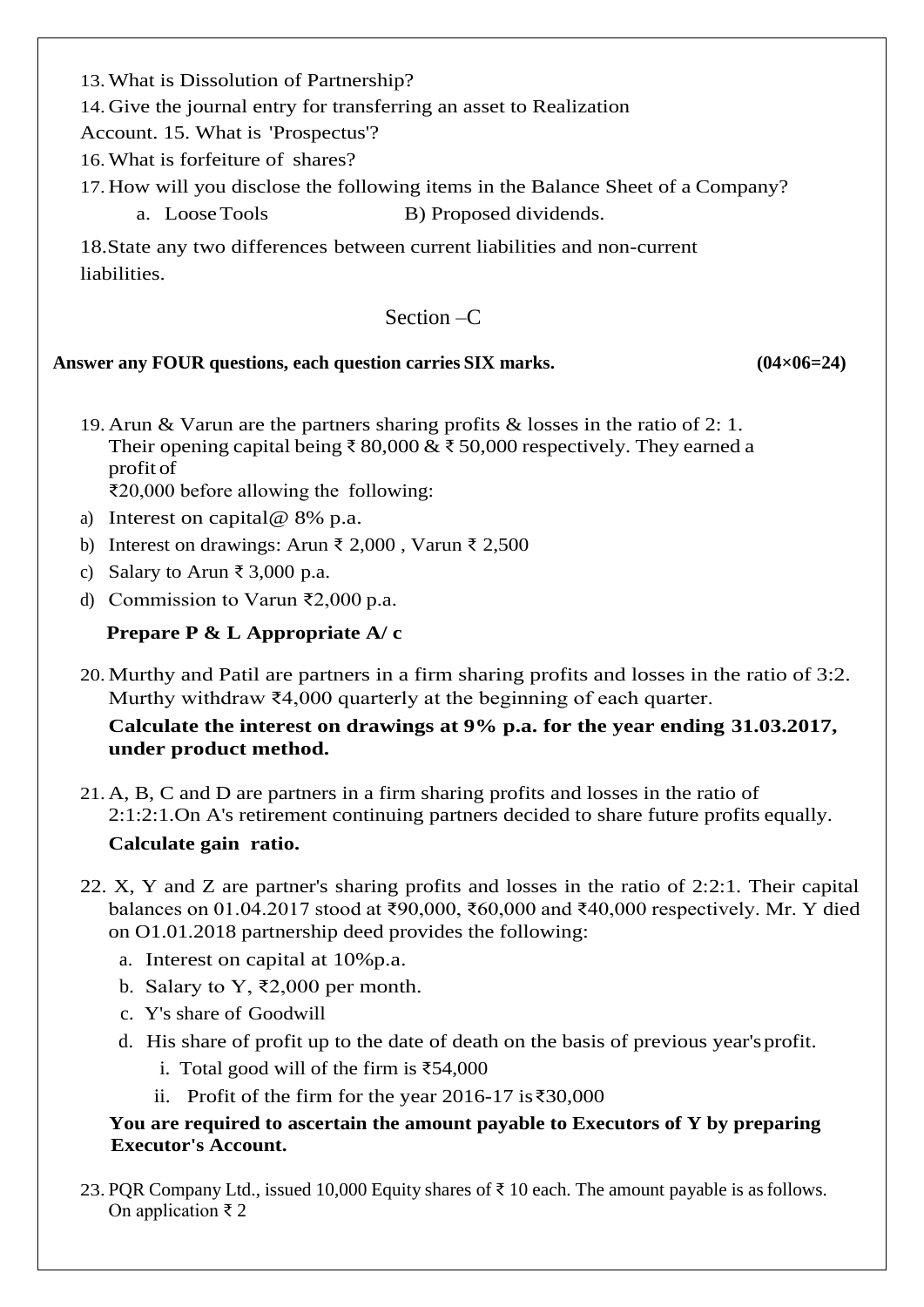On allotment ₹ 3 On first and on final call ₹ 5 All shares were subscribed. **Give the necessary journal entries up to the stage of first and final call money received.**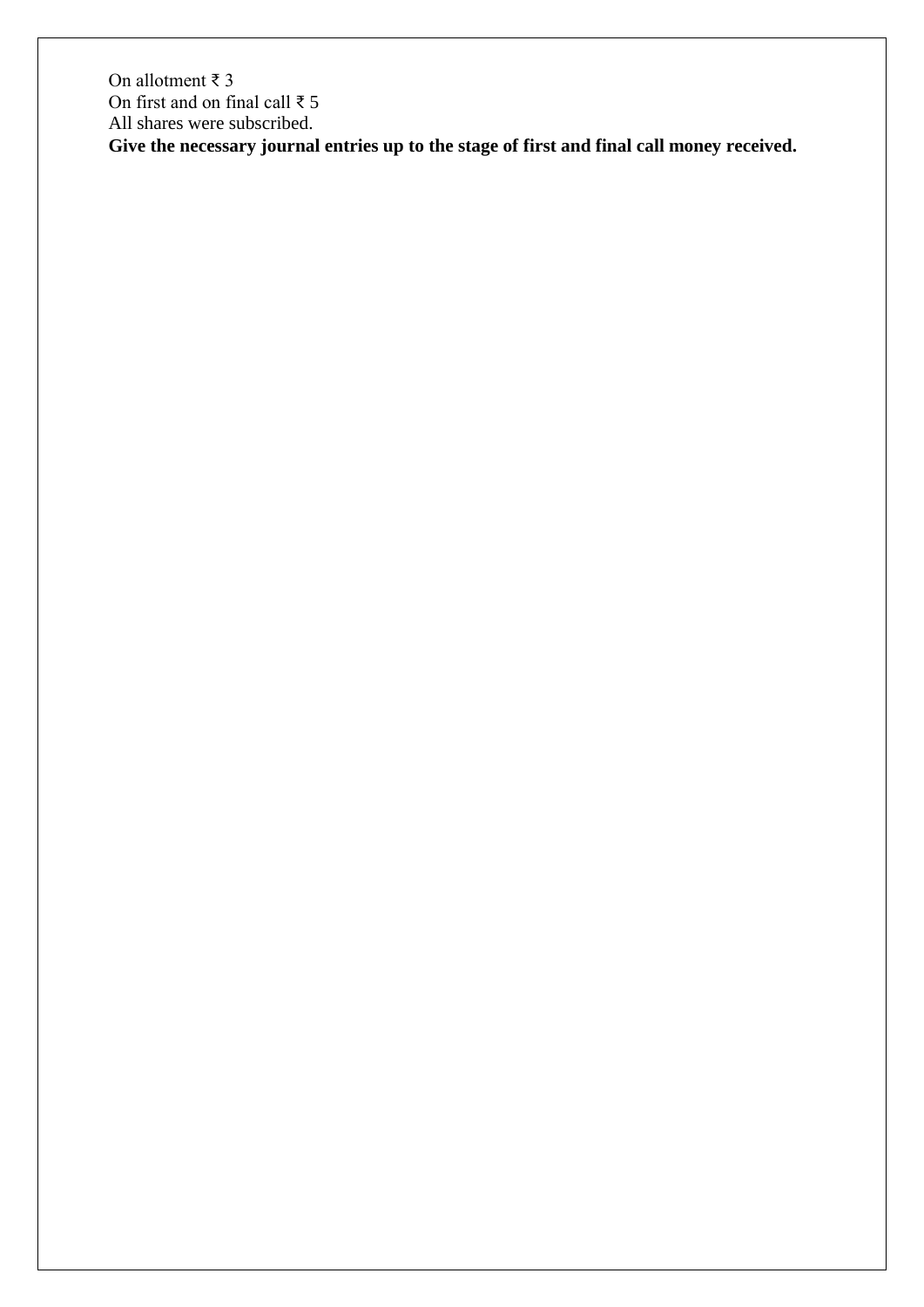24. From the following balance, prepare Statement of Profit and Loss for the year ending 31st March 2018 as per Schedule III of Companies Act, 2013.

| <b>Particulars</b>         |          |
|----------------------------|----------|
| Cash sales                 | 2,00,000 |
| Credit sales               | 3,00,000 |
| Sales returns              | 20,000   |
| Cost of materials consumed | 3,00,000 |
| <b>Buildings</b>           | 2,00,000 |
| Machinery                  | 1,50,000 |
| <b>Bad debts</b>           | 5,000    |
| Tax                        | 30%      |

Depreciation on buildings and machinery at 10% each.

25. Prepare a Balance Sheet of White Ltd., as on 31st March 2018 as per Schedule III of Companies Act, 2013 from the followinginformation:

| <b>Particulars</b>                      |          |
|-----------------------------------------|----------|
| <b>General Reserve</b>                  | 3,00,000 |
| 10% Debentures                          | 3,00,000 |
| Balance in Statement of Profit and Loss | 1,20,000 |
| Depreciation on fixed assets            | 70,000   |
| <b>Gross Block</b>                      | 9,00,000 |
| <b>Current Liabilities</b>              | 2,50,000 |
| <b>Preliminary Expenses</b>             | 30,000   |
| 6% Preference Share Capital             | 5,00,000 |
| Cash and Cash equivalents               | 6,10,000 |

#### **Section –D**

### **Answer any FOUR questions, each question carries TWELVE marks. (04×12=48)**

26. Followings are the Balance Sheet and Receipts and Payments Account of Sharada Education Society, Mangaluru.

| <b>Liabilities</b> |        | <b>Assets</b>             |        |
|--------------------|--------|---------------------------|--------|
| Capital fund       | 36,400 | Cash in hand              | 2,050  |
| Audit fees         | 2,500  | Maps and charts           | 1,600  |
|                    |        | 5% Govt. Bonds            | 31,000 |
|                    |        | Subscriptions outstanding | 1,000  |
|                    |        | Furniture                 | 3,250  |
|                    | 38,900 |                           | 38,900 |

**Balance Sheet as on 31-03-2017**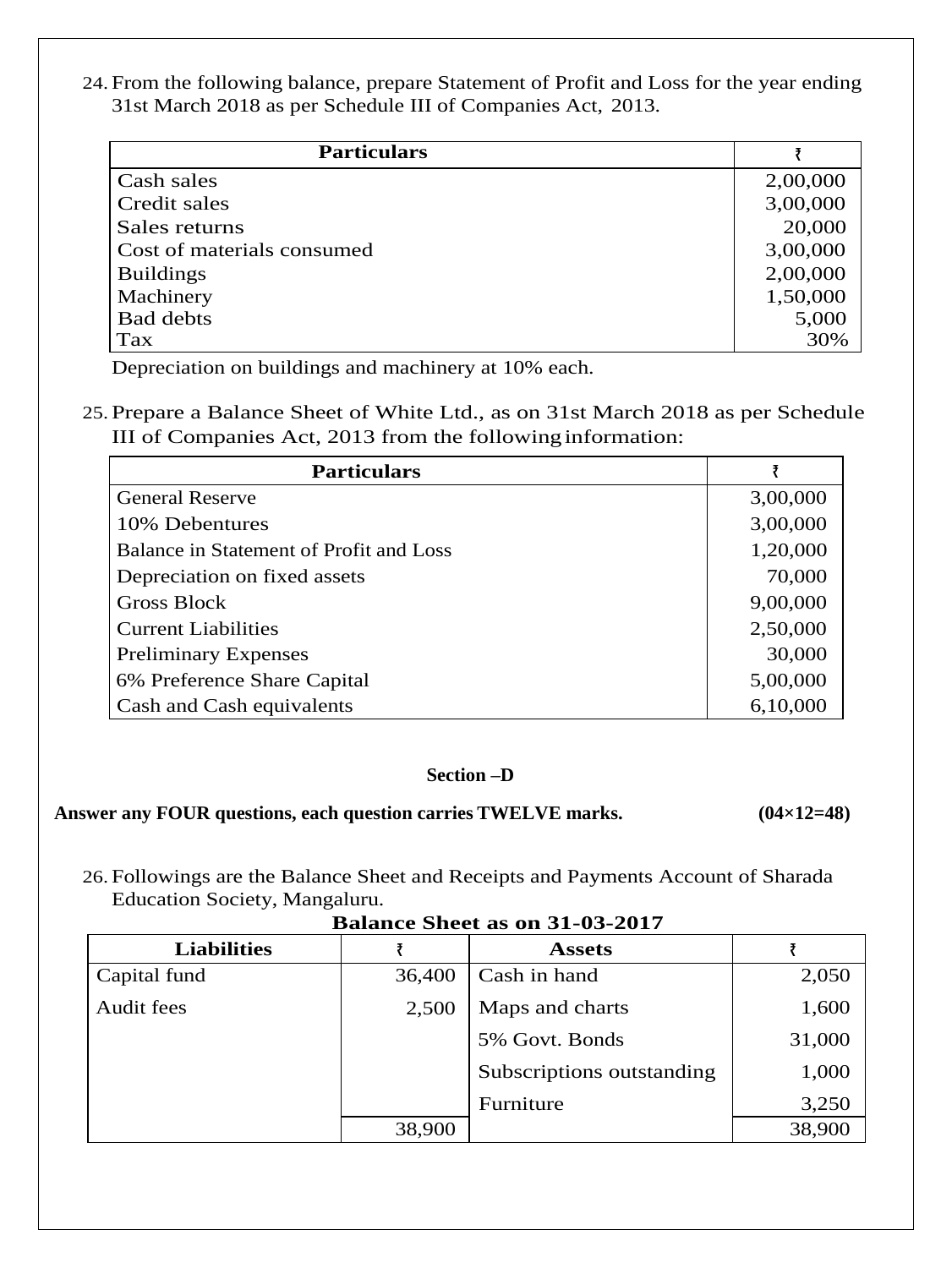| $\mathbf{C}\mathbf{r}$<br>Dr<br>Receipts and Payments A/C for the year ending 31-03-2018 |        |                              |        |  |
|------------------------------------------------------------------------------------------|--------|------------------------------|--------|--|
| <b>Receipts</b>                                                                          |        | <b>Payments</b>              |        |  |
| To Balance b/d                                                                           | 2,050  | By Audit fees                | 2,500  |  |
| To Subscriptions                                                                         | 20,500 | By Rent                      | 1,800  |  |
| To Donation                                                                              | 2,500  | By Maps and charts           | 3,400  |  |
| To Interest on Govt.                                                                     | 850    | By Stationery and<br>postage | 250    |  |
| <b>Bonds</b>                                                                             |        | By Salary                    | 8,000  |  |
|                                                                                          |        | By Functions                 | 1,050  |  |
|                                                                                          |        | By Balance c/d               | 8,900  |  |
|                                                                                          | 25,900 |                              | 25,900 |  |

# **Adjustments:**

- 1) Audit fees ₹2,500 still due
- 2) Charge ₹250 as depreciation on furniture.
- 3) Half of the donation is to be considered as revenue.
- 4) Outstanding Subscriptions ₹2,000 and subscriptions received in advance₹1,500.

# **Prepare: i) Income and Expenditure Account and**

# **ii) Balance Sheet as on 31-03-2018.**

27. Following Receipt and Payment Account was prepared from the cash book of Bengluru charitable Trust for the year ending March 31, 2018

| <b>Receipts</b>            | ₹      | <b>Payments</b>       | ₹      |
|----------------------------|--------|-----------------------|--------|
| To Balance b/d             |        | By Charity            | 11,500 |
| Cash in hand               | 11,500 | By Rent & Taxes       | 3,200  |
| Cash at bank               | 12,600 | <b>By Salary</b>      | 6,000  |
| <b>To Donations</b>        | 9,000  | By Printing & Postage | 900    |
| To Subscriptions           | 42,800 | By Advertisement      | 4,500  |
| To Legacies                | 18,000 | By Insurance          | 2,000  |
| To Interest on Investments | 4,500  | By Furniture          | 21,600 |
| To Sale of old newspapers  | 200    | By Investments        | 23,000 |
|                            |        | By Balance c/d        |        |
|                            |        | Cash in hand          | 9,900  |
|                            |        | Cash at bank          | 16,000 |
|                            |        |                       |        |
|                            | 98,600 |                       | 98,600 |

# **Dr Receipt and Payment A/C for the year ending 31-03-2018 Cr**

**Prepare Income and Expenditure Account for the year ended March 31, 2018, and a Balance Sheet as on the date after the following adjustments**:

a) It was decided to treat one-third of the amount received on account of donation as income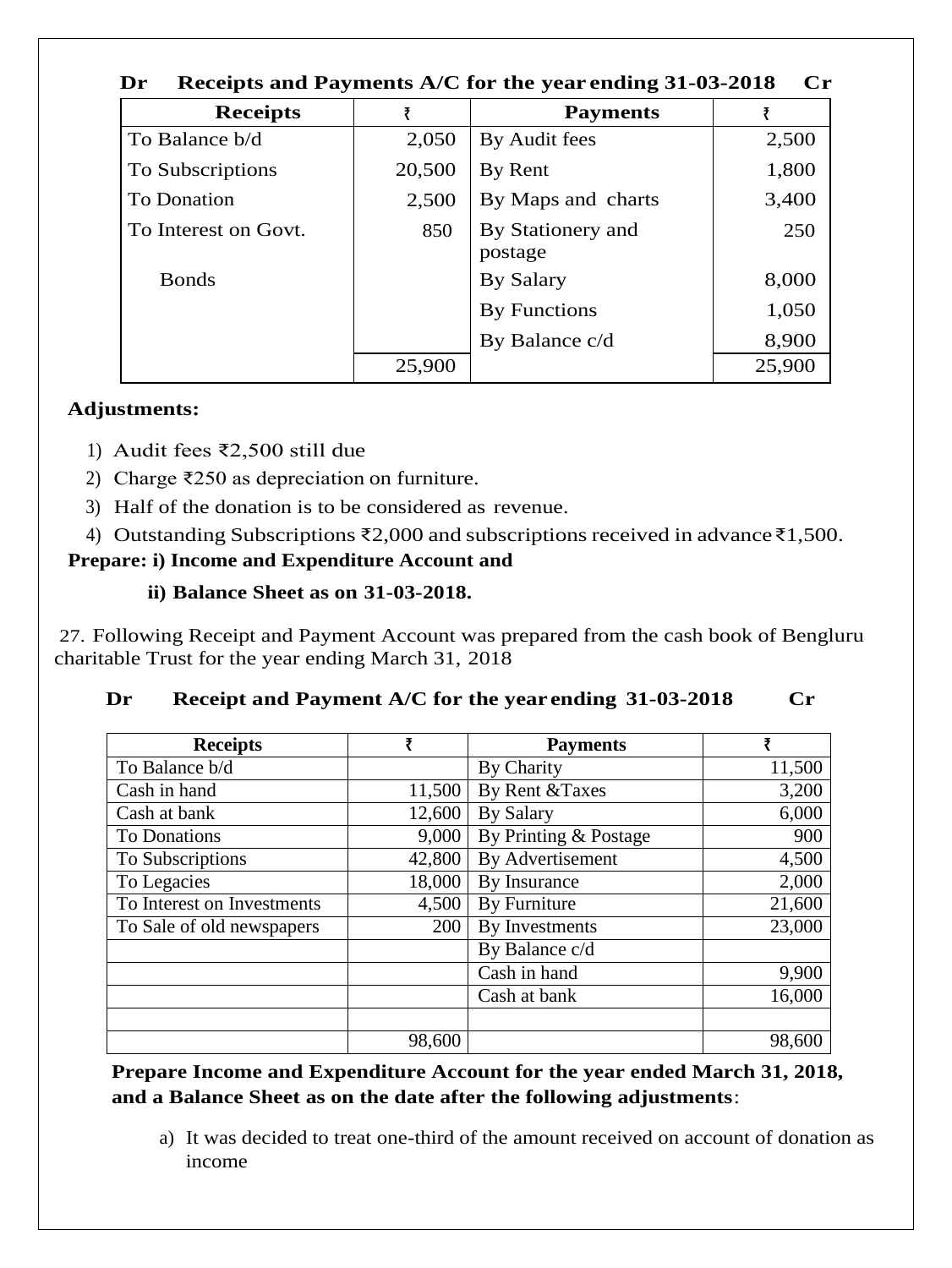- b) Insurance premium was paid in advance for three months.
- c) Interest on Investment ₹1,100 accrued was not received.
- d) Rent ₹600 outstanding as on March 31, 2018
- 28. Ajay and Vijay are partners sharing profits and losses in the ratio of 3:2 their Balance sheet as on 31.03.2019 was asfollowing

| <b>Liabilities</b>      |          | <b>Assets</b>         |          |
|-------------------------|----------|-----------------------|----------|
| <b>Sundry Creditors</b> | 50,000   | Cash in hand          | 20,000   |
| Bills payable           | 25,000   | <b>Sundry Debtors</b> | 20,000   |
| <b>Reserve Fund</b>     | 25,000   | <b>Stock</b>          | 25,000   |
|                         |          | Furniture             | 20,000   |
| Capitals:               |          | Machinery             | 40,000   |
| 60,000<br>Ajay          |          | <b>Buildings</b>      | 50,000   |
| Vijay<br>40,000         | 1,00,000 | Investment s $A/c$    | 20,000   |
|                         |          | Profit and Loss A/c   | 5,000    |
|                         |          |                       |          |
|                         | 2,00,000 |                       | 2,00,000 |

**Balance Sheet as on 31.03.2019**

On 01.04.2019 Sujay is admitted in to the partnership on the following terms

- **a.** He bringsin ₹ 30,000 as capital and ₹ 10,000 towards goodwill for ¼th share in future profits. Goodwill amount is withdrawn by the old partners **(as perAS26)**
- **b.** Depreciate machinery and furniture by 10%
- **c.** Provision for doubtful debts is maintained at 5% on debtors.
- **d.** Appreciate building by  $\bar{\tau}$  11,000.
- **e.** Provide ₹ 1,000 for outstanding salaries.
- **f.** Investments are to be valued at  $\overline{\xi}$ 25,000

### **Prepare: Revaluation Account**

**Partner's Capital Account. Balance Sheet of the firm after admission.**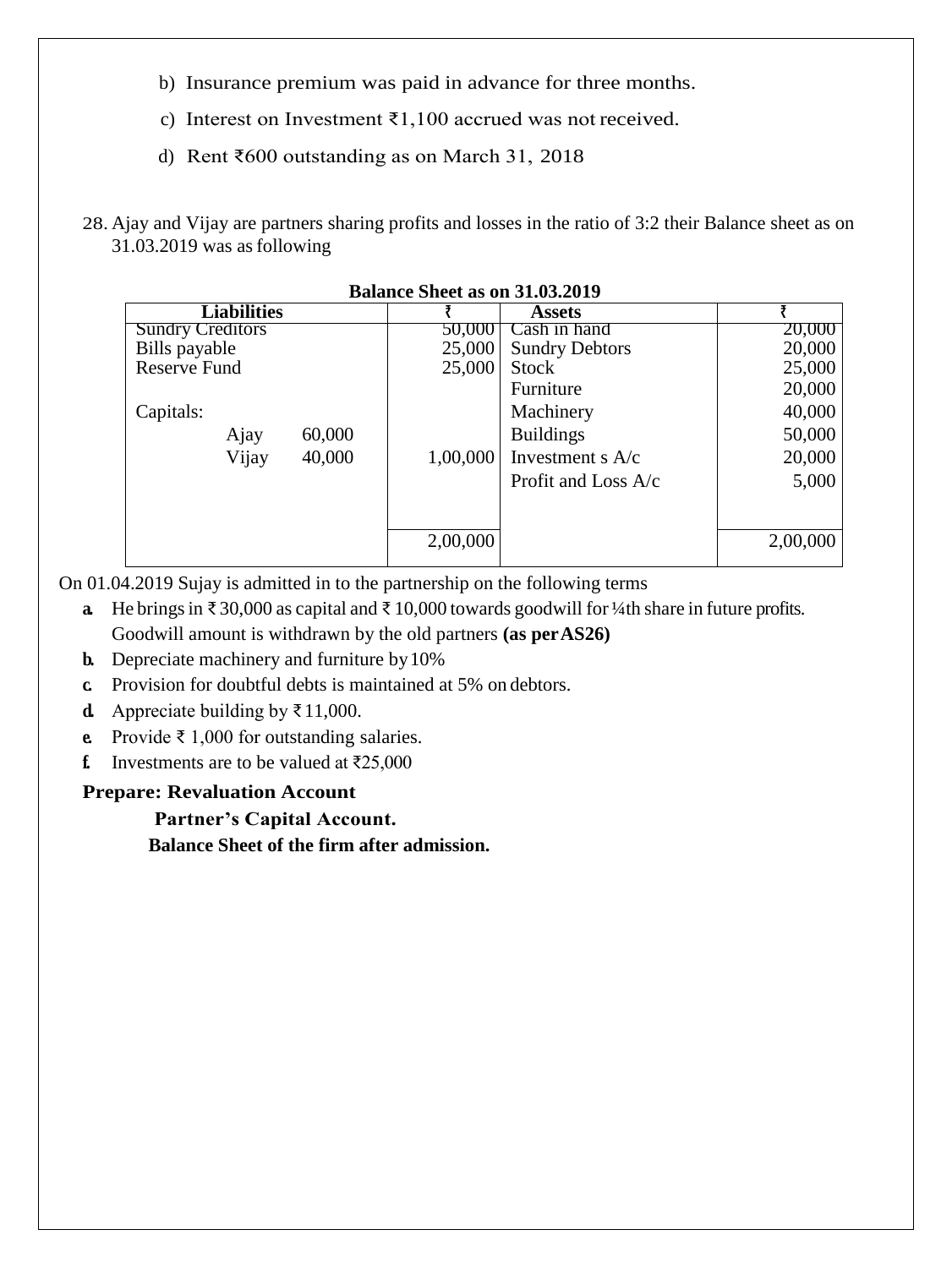29. Devendra and Gajendra are equal partners in a firm. Their Balance sheet as on 31.03.2018 stood as follows:

| Dalance sheet as on 51.5.2010 |        |        |                       |        |  |
|-------------------------------|--------|--------|-----------------------|--------|--|
| <b>Liabilities</b>            |        |        | <b>Assets</b>         |        |  |
| Creditors                     |        | 8,000  | <b>Stock</b>          | 24,000 |  |
| Bank overdraft                |        | 12,000 | Cash                  | 1,000  |  |
|                               |        |        | Debtors               | 16,000 |  |
| Capital Accounts              |        |        | Machinery             | 25,000 |  |
| Devendra                      | 30,000 |        | Profit and loss $A/c$ | 4,000  |  |
| Gajendra                      | 20,000 | 50,000 |                       |        |  |
|                               |        | 70,000 |                       | 70,000 |  |
|                               |        |        |                       |        |  |

#### **Balance sheet as on 31.3.2018**

On 01.04.2018, Narendra is admitted into partnership firm on the following terms:

- a. Narendra brings ₹ 25,000 as capital
- b. Goodwill of the firm is valued at ₹ 10,000 (**as per AS 26**)
- c. Machinery is valued at ₹23,000
- d. Maintained PBD at ₹ 1,000 on debtors
- e. Investment of ₹12000 not recorded in the books are to be brought intoaccount
- f. The capital accounts of all partners are to be adjusted in their new profit sharing ratio 2:1:1, based on Narendra's Capital (Adjustments are to be made in cash)

### **Prepare:- Revaluation Account Partners' capital account**

#### **New Balance sheet of the new firm**

30. Digvijay, Brijesh and Parakaram were partners in a firm sharing profits in the ratio of  $2:2:1$ .

| <b>Liabilities</b>       | <b>Amount</b> | <b>Assets</b>    | <b>Amount</b> |
|--------------------------|---------------|------------------|---------------|
| Creditors                | 49,000        | Cash             | 8,000         |
| Reserves                 | 18,500        | <b>Debtors</b>   | 19,000        |
| Digvijay's Capital       | 82,000        | <b>Stock</b>     | 42,000        |
| <b>Brijesh's Capital</b> | 60,000        | <b>Buildings</b> | 2,07,000      |
| Parakaram's Capital      | 75,500        | Patents          | 9,000         |
|                          | 2,85,000      |                  | 2,85,000      |

### **Balance Sheet as on March 31, 2018 was as follows:**

Brijesh retired on March 31, 2018 on the following terms:

- (a) Goodwill of the firm was valued at ₹70,000 (**as per AS26)**.
- (b) Bad debts amounting to  $\bar{\xi}$  2,000 were to be written off.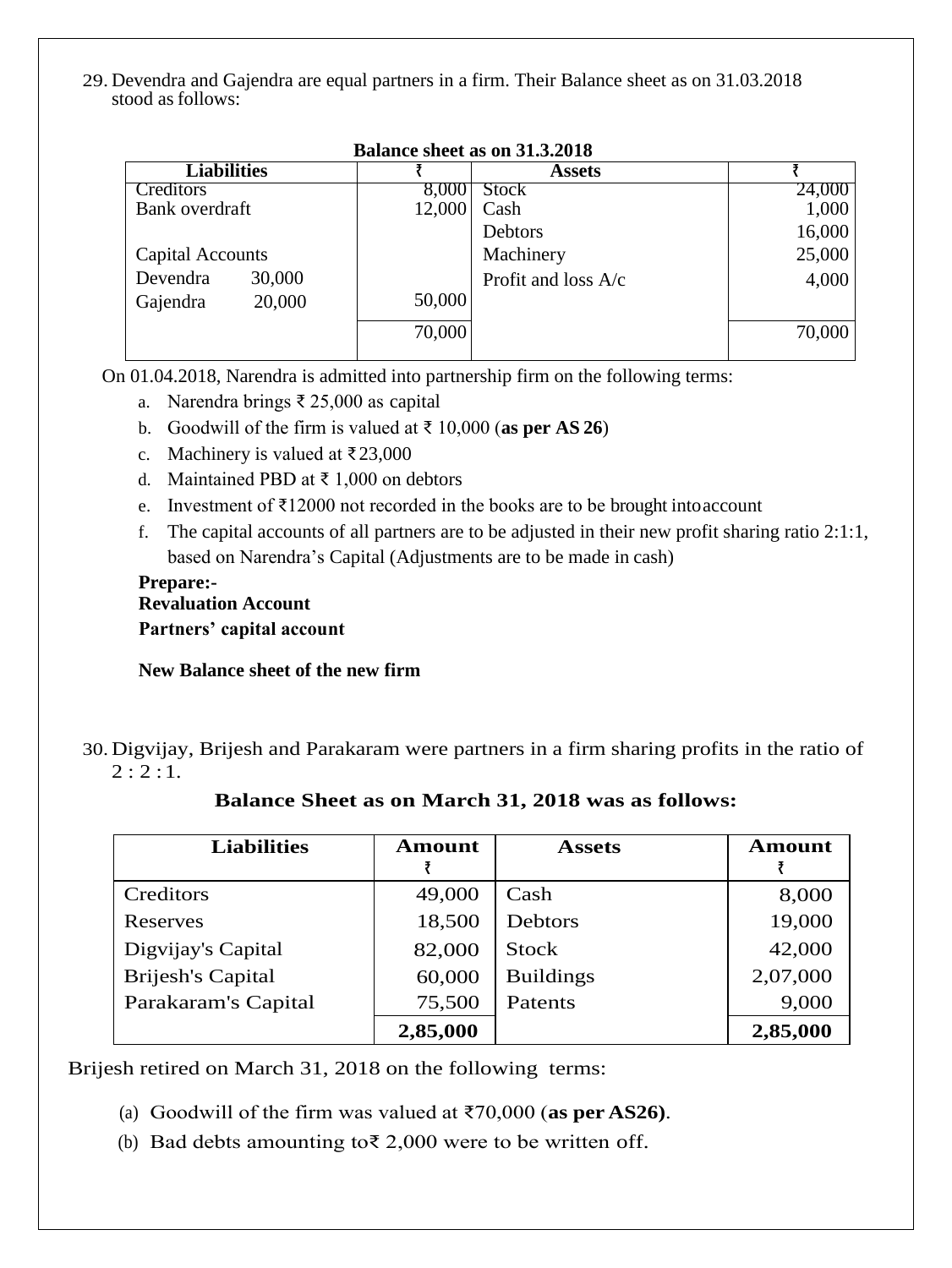(c) Patents were considered as valueless.

### **Prepare:**

# **Revaluation Account,**

**Partners'Capital Accounts and**

**Balance Sheet of Digvijay and Parakaram after Brijesh's retirement.**

31. Following is the Balance Sheet of Neha, Nisha and Nikki,who share profit and loss in the proportion of  $1/2$ ,  $1/3$  and  $1/6$ . They dissolved their firm on 31. 3.2018.

| <b>Liabilities</b>      |        | <b>Assets</b>    |        |
|-------------------------|--------|------------------|--------|
| Creditors               | 12,000 | Cash             | 11,000 |
| <b>Bills Payable</b>    | 13,000 | Debtors<br>8,000 |        |
| Capitals:               |        | Less: PBD<br>400 | 7,600  |
| Neha                    | 20,000 | <b>Stock</b>     | 12,400 |
| <b>Nisha</b>            | 15,000 | Furniture        | 5,000  |
| Nikki                   | 10,000 | Motor Van        | 40,000 |
| Profit and Loss Account | 6,000  |                  |        |
|                         | 76,000 |                  | 76,000 |

### **Balance Sheet as on 31. 3. 2018**

The details available are:

a. Assets realized as follows:

Debtors ₹10,800; Stock ₹16,000; Furniture ₹ 6,000; motor van ₹45,000.

- b. Creditors and Bills payable were paid in full.
- c. There was an outstanding bill for repairs which had to be paid for  $\overline{\xi}200$ .
- d. Expenses of realization amounted to  $\text{\textdegree}600$ .

# **Prepare**: **i) Realisation Account**

# **ii) Partners' Capital Accounts and**

# **iii) Cash Account**.

- 32. Harsha Co. Ltd. issued 10,000 Preference Shares of ₹100 each at a premium of ₹5 per share, The amount was payable as follows:
	- ₹10 on application

₹50 on allotment (including premium)

₹45 on first and final call

All the shares were subscribed and themoney duly received except the first and final call on 500 shares. TheDirectors forfeited these shares and re-issued at ₹80 each fully paid. **Pass the necessary Journal entries.**